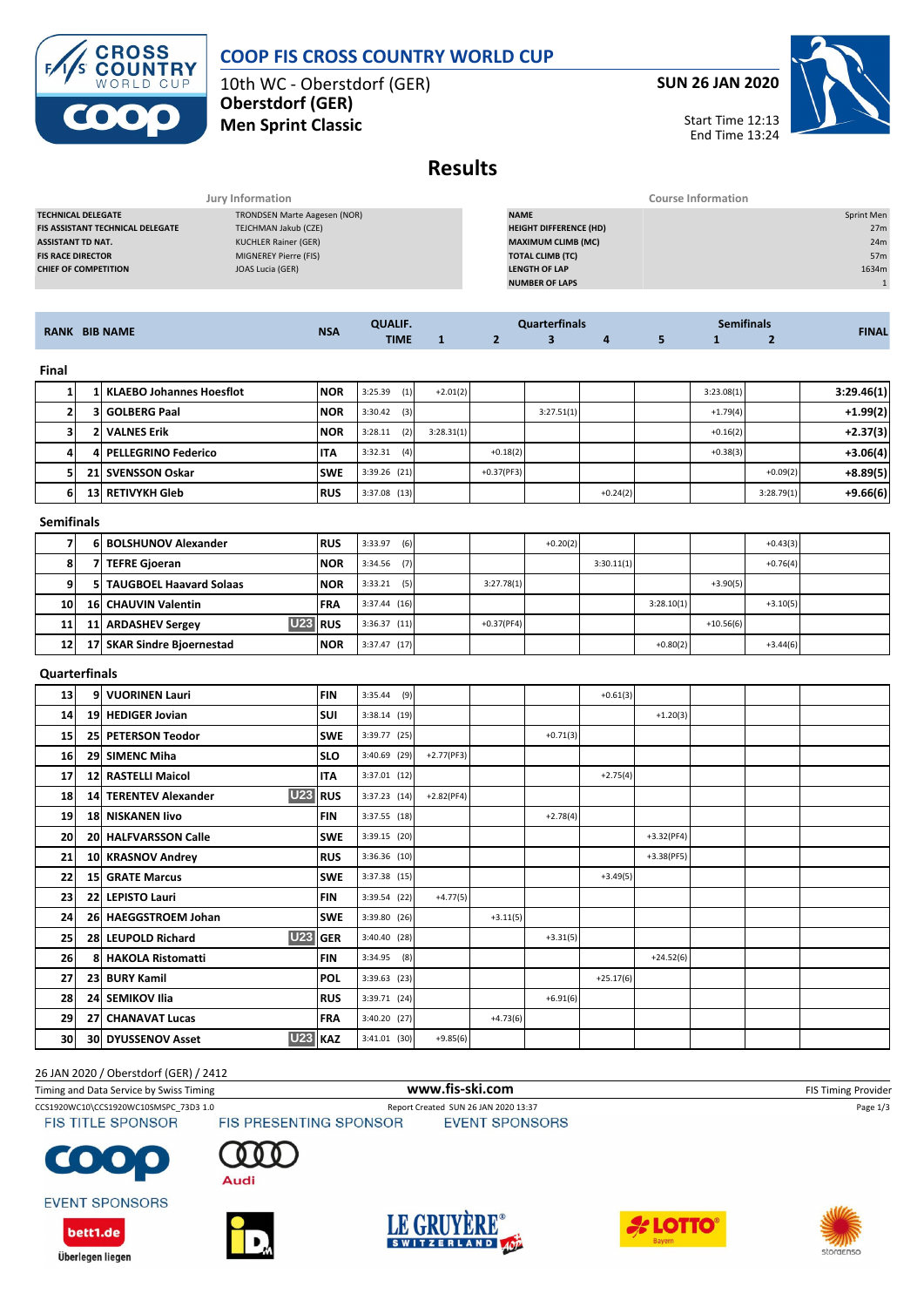

**Oberstdorf (GER) Men Sprint Classic** **SUN 26 JAN 2020**



# **Results**

| <b>RANK BIB NAME</b> |  |                                           | <b>NSA</b> | <b>QUALIF.</b> |              |                | Quarterfinals           |   |   |              | <b>Semifinals</b> | <b>FINAL</b> |
|----------------------|--|-------------------------------------------|------------|----------------|--------------|----------------|-------------------------|---|---|--------------|-------------------|--------------|
|                      |  |                                           |            | <b>TIME</b>    | $\mathbf{1}$ | $\overline{2}$ | $\overline{\mathbf{3}}$ | 4 | 5 | $\mathbf{1}$ | $\overline{2}$    |              |
| Qualification        |  |                                           |            |                |              |                |                         |   |   |              |                   |              |
| 31                   |  | <b>USTIUGOV Sergey</b>                    | <b>RUS</b> | $3:41.22$ (31) |              |                |                         |   |   |              |                   |              |
| 32                   |  | <b>HAMILTON Simeon</b>                    | USA        | 3:41.33 (32)   |              |                |                         |   |   |              |                   |              |
| 33                   |  | <b>MAEKI Joni</b>                         | FIN        | 3:41.41 (33)   |              |                |                         |   |   |              |                   |              |
| 34                   |  | <b>EISENLAUER Sebastian</b>               | <b>GER</b> | 3:41.48 (34)   |              |                |                         |   |   |              |                   |              |
| 35                   |  | <b>JONSSON Olof</b>                       | <b>SWE</b> | 3:41.95 (35)   |              |                |                         |   |   |              |                   |              |
| 36                   |  | <b>BORTSOV Konstantin</b>                 | KAZ        | 3:42.27 (36)   |              |                |                         |   |   |              |                   |              |
| 37                   |  | <b>IVERSEN Emil</b>                       | <b>NOR</b> | 3:42.48 (37)   |              |                |                         |   |   |              |                   |              |
| 38                   |  | <b>STAREGA Maciej</b>                     | <b>POL</b> | 3:42.49 (38)   |              |                |                         |   |   |              |                   |              |
| 39                   |  | MIYAZAWA Hiroyuki                         | <b>JPN</b> | 3:42.59 (39)   |              |                |                         |   |   |              |                   |              |
| 40                   |  | <b>U23</b><br><b>SUHONEN Verneri</b>      | <b>FIN</b> | 3:42.65 (40)   |              |                |                         |   |   |              |                   |              |
| 41                   |  | <b>NEWELL Andrew</b>                      | <b>USA</b> | 3:42.87 (41)   |              |                |                         |   |   |              |                   |              |
| 42                   |  | <b>U23</b><br><b>CHAUTEMPS Arnaud</b>     | <b>FRA</b> | 3:42.97 (42)   |              |                |                         |   |   |              |                   |              |
| 43                   |  | <b>U23</b><br><b>CHAPPAZ Jules</b>        | <b>FRA</b> | 3:43.25 (43)   |              |                |                         |   |   |              |                   |              |
| 44                   |  | <b>JAY Renaud</b>                         | <b>FRA</b> | 3:43.40 (44)   |              |                |                         |   |   |              |                   |              |
| 45                   |  | <b>KAESER Erwan</b>                       | SUI        | 3:44.15 (45)   |              |                |                         |   |   |              |                   |              |
| 46                   |  | <b>LAMPIC Janez</b>                       | <b>SLO</b> | 3:44.31 (46)   |              |                |                         |   |   |              |                   |              |
| 47                   |  | <b>ZELGER Stefan</b>                      | <b>ITA</b> | 3:44.96 (47)   |              |                |                         |   |   |              |                   |              |
| 48                   |  | <b>NOVAK Michal</b>                       | <b>CZE</b> | 3:45.07 (48)   |              |                |                         |   |   |              |                   |              |
| 49                   |  | <b>SELLER Ludek</b>                       | CZE        | $3:45.11$ (49) |              |                |                         |   |   |              |                   |              |
| 50                   |  | <b>KLIMIN Olzhas</b>                      | KAZ        | 3:45.20 (50)   |              |                |                         |   |   |              |                   |              |
| 51                   |  | <b>SUN Qinghai</b>                        | CHN        | 3:45.30 (51)   |              |                |                         |   |   |              |                   |              |
| 52                   |  | <b>KATZ Andreas</b>                       | <b>GER</b> | 3:45.46 (52)   |              |                |                         |   |   |              |                   |              |
| 53                   |  | <b>VOKUEV Ermil</b>                       | <b>RUS</b> | 3:45.51 (53)   |              |                |                         |   |   |              |                   |              |
| 54                   |  | <b>THOMPSON Bob</b>                       | CAN        | 3:45.53 (54)   |              |                |                         |   |   |              |                   |              |
| 55                   |  | <b>KORNFIELD Tyler</b>                    | USA        | 3:46.27 (55)   |              |                |                         |   |   |              |                   |              |
| 56                   |  | <b>GROS Baptiste</b>                      | <b>FRA</b> | 3:46.52 (56)   |              |                |                         |   |   |              |                   |              |
| 57                   |  | de FABIANI Francesco                      | <b>ITA</b> | 3:46.77 (57)   |              |                |                         |   |   |              |                   |              |
| 58                   |  | <b>U23</b><br><b>GRALL-JOHNSON Pierre</b> | <b>CAN</b> | 3:47.13 (58)   |              |                |                         |   |   |              |                   |              |
| 59                   |  | <b>OLEX Max</b>                           | <b>GER</b> | 3:47.67 (59)   |              |                |                         |   |   |              |                   |              |
| 60                   |  | <b>KILP Marko</b>                         | <b>EST</b> | 3:47.73 (60)   |              |                |                         |   |   |              |                   |              |
| 61                   |  | <b>U23</b><br><b>RITCHIE Graham</b>       | CAN        | 3:48.31(61)    |              |                |                         |   |   |              |                   |              |
| 62                   |  | VOLOTKA Denis                             | KAZ        | 3:49.00 (62)   |              |                |                         |   |   |              |                   |              |
| 63                   |  | <b>MALONEY WESTGAARD Thomas</b>           | <b>IRL</b> | 3:50.08 (63)   |              |                |                         |   |   |              |                   |              |
| 64                   |  | <b>KEEFFE Noel</b>                        | U23 USA    | 3:50.72 (64)   |              |                |                         |   |   |              |                   |              |
| 65                   |  | $U23$ CZE<br><b>CERNY Ondrej</b>          |            | 3:50.84 (65)   |              |                |                         |   |   |              |                   |              |
| 66                   |  | <b>U23 EST</b><br><b>HIMMA Martin</b>     |            | 3:51.57 (66)   |              |                |                         |   |   |              |                   |              |
| 67                   |  | <b>U23 EST</b><br><b>ROOS Henri</b>       |            | 3:51.71 (67)   |              |                |                         |   |   |              |                   |              |
| 68                   |  | <b>VORANAU Aliaksandr</b>                 | <b>BLR</b> | 3:53.68 (68)   |              |                |                         |   |   |              |                   |              |
| 69                   |  | <b>EINARSSON Snorri Eythor</b>            | <b>ISL</b> | 3:54.95 (69)   |              |                |                         |   |   |              |                   |              |

26 JAN 2020 / Oberstdorf (GER) / 2412

Timing and Data Service by Swiss Timing **WWW.fis-Ski.com WWW.fis-Ski.com** FIS Timing Provider

CCS1920WC10\CCS1920WC10SMSPC\_73D3 1.0 Report Created SUN 26 JAN 2020 13:37 Page 2/3<br>FIS TITLE SPONSOR FIS PRESENTING SPONSOR EVENT SPONSORS





**EVENT SPONSORS** 

bett1.de

Überlegen liegen